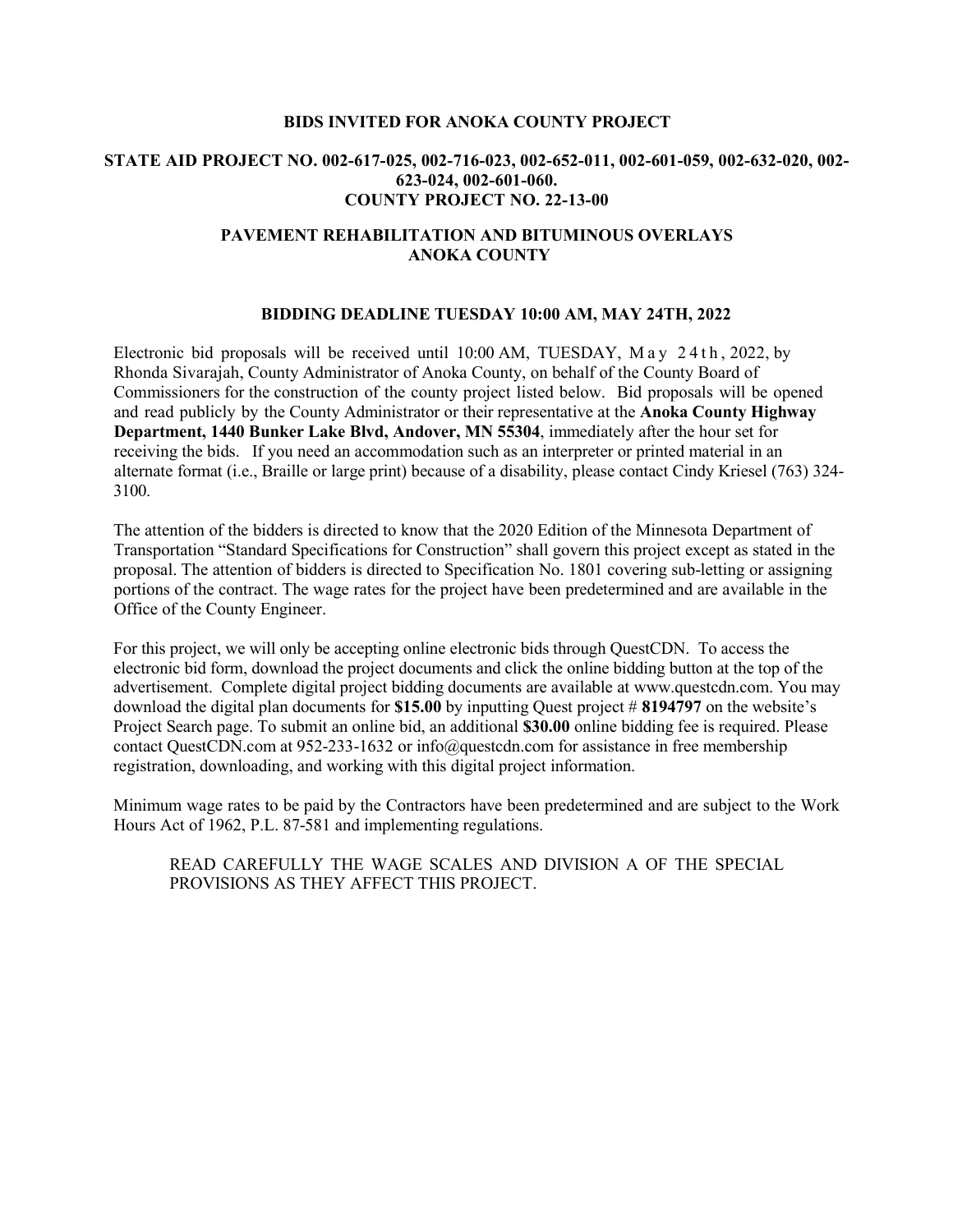The Minnesota Department of Transportation hereby notifies all bidders:

in accordance with Title VI of the Civil Rights Act of 1964 (Act), as amended and Title 49, Code of Federal Regulations, Subtitle A Part 21, Non-discrimination in Federally-assisted programs of the Department of Transportation, it will affirmatively assure that in any contract entered into pursuant to this advertisement, disadvantaged business enterprises will be afforded maximum opportunity to participate and/or to submit bids in response to this invitation, and will not be discriminated against on the grounds of race, color, disability, age, religion, sex or national origin in consideration for an award;

in accordance with Title VI of the Civil Rights Act of 1964 as amended, and Title 23, Code of Federal Regulations, Part 230 Subpart A-Equal Employment Opportunity on Federal and Federal-Aid Construction Contracts (including supportive services), it will affirmatively assure increased participation of minority groups and disadvantaged persons and women in all phases of the highway construction industry, and that on any project constructed pursuant to this advertisement equal employment opportunity will be provided to all persons without regard to their race, color, disability, age, religion, sex or national origin;

in accordance with the Minnesota Human Rights Act, Minnesota Statute 363A.08 Unfair discriminatory Practices, it will affirmatively assure that on any project constructed pursuant to this advertisement equal employment opportunity will be offered to all persons without regard to race, color, creed, religion, national origin, sex, marital status, status with regard to public assistance, membership or activity in a local commission, disability, sexual orientation, or age;

in accordance with the Minnesota Human Rights Act, Minnesota Statute 363A.36 Certificates of Compliance for Public Contracts, and 363A.37 Rules for Certificates of Compliance, it will assure that appropriate parties to any contract entered into pursuant to this advertisement possess valid Certificates of Compliance.

If you are not a current holder of a compliance certificate issued by the Minnesota Department of Human Rights and intend to bid on any job in this advertisement you must contact the Department of Human Rights immediately for assistance in obtaining a certificate.

The following notice from the Minnesota Department of Human Rights applies to all contractors:

"It is hereby agreed between the parties that Minnesota Statute, section 363A.36 and Minnesota Rules, parts 5000.3400 to 5000.3600 are incorporated into any contract between these parties based on this specification or any modification of it. A copy of Minnesota Statute 363A.36 and Minnesota Rules, parts 5000.3400 to 5000.3600 is available upon request from the contracting agency."

"It is hereby agreed between the parties that this agency will require affirmative action requirements be met by contractors in relation to Minnesota Statute 363A.36 and Minnesota Rules 5000.3600. Failure by a contractor to implement an affirmative action plan or make a good faith effort shall result in revocation of its certificate or revocation of the contract (Minnesota Statute 363A.36, Subd. 2 and 3)."